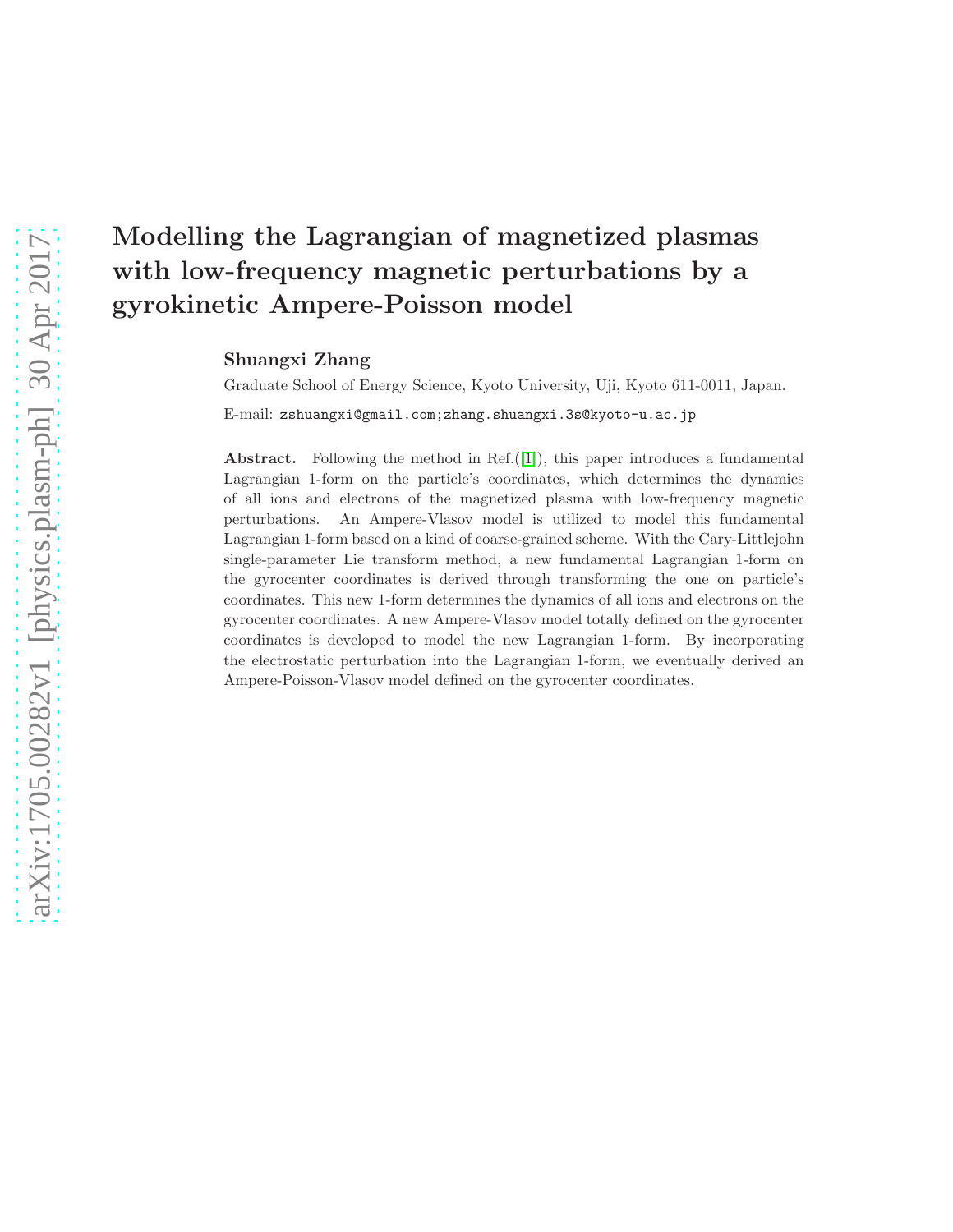#### 1. Introduction

Due to the multiple time-scale character of the magnetized plasma, the gyrokinetic theory is a strong and effective tool to help the numerical simulation of the magnetized plasma by decoupling the degree of freedom of the most fast time scale, i.e., the gyrating motion around the magnetic field line by the charged particles, from the remaining degrees of freedom.

Ref.([\[1\]](#page-12-0)) introduces a fundamental Lagrangian 1-form which determines the dynamics of all ions and electrons of the magnetized plasma with electrostatic perturbations, and develops a new GVP model as the modeling of the new 1-form on the gyrocenter coordinates transformed from the fundamental Lagrangian 1-form on the particle's coordinates. In the new model, the trajectories, Vlasov equation and Poisson's equation are defined on the gyrocenter coordinates, so that compared with the old GVP model, the numerical application of the new model could reduce the numerical error and instabilities, and simulation time.

Ref.([\[1\]](#page-12-0)) focuses only on the electrostatic perturbation, while the magnetic field is treated as the background field. This paper takes the magnetic perturbation into account, more specifically, the low-frequency magnetic perturbation (LFMP). The reason why the low-frqueny magnetic perturbation is considered is as follows.

With the Lorentz gauge, the d'Alembert equations of the scalar potential and the vector potential for the electromagnetic wave in plasma are

<span id="page-1-0"></span>
$$
\nabla^2 \phi - \frac{1}{\sqrt{\mu_p \epsilon_p}} \frac{\partial^2 \phi}{\partial t^2} = \frac{-\rho}{\epsilon_p},\tag{1}
$$

<span id="page-1-1"></span>
$$
\nabla^2 \mathbf{A} - \frac{1}{\sqrt{\mu_p \epsilon_p}} \frac{\partial^2 \mathbf{A}}{\partial t^2} = -\mu_p \mathbf{J}.
$$
 (2)

 $\mu_p$  and  $\epsilon_p$  are the magnetic permeability and electric permittivity of the magnetized plasma, respectively. In toroidal magnetic field configuration, usually the magnetic or electric perturbation generated by the plasma is of very large radial gradient and low oscillating frequency that the condition  $k_{\perp}^2 \gg \frac{\omega^2}{\sqrt{\mu_p}}$  $\frac{\omega^2}{\sqrt{\mu_p\epsilon_p}}$  is satisfied. For such kind of perturbation, the time-derivative terms can be ignored in Eqs. $(1)$  and Eq. $(2)$ , which are then simplified to be static equations as Poisson's equation and Ampere's law, respectively. This paper focuses on this kind of perturbations.

This paper utilizes the similar method in Ref.([\[1\]](#page-12-0)) to treat LFMP. The remaining part is arranged as follows. Sec.[\(2\)](#page-2-0) introduces the fundamental Lagrangian 1-form with existed LFMP. This Lagrangian 1-form determines the dynamics of all electrons and ions. An Ampere-Vlasov model is developed to model this fundamental Lagrangian 1-form based on a coarse-graining scheme. In Sec.[\(3\)](#page-3-0), the fundamental Lagrangian 1 form on the gyrocenter coordinate with the second order approximation is obtained by utilizing the Cary-Littlejohn single-parameter Lie transform method[\[2\]](#page-12-1). In Sec.[\(4\)](#page-4-0), a new Ampere-Vlasov model is derived to model the new fundamental Lagrangian 1 form. In Sec.[\(5\)](#page-6-0), the electrostatic perturbation is incorporated into the model to form an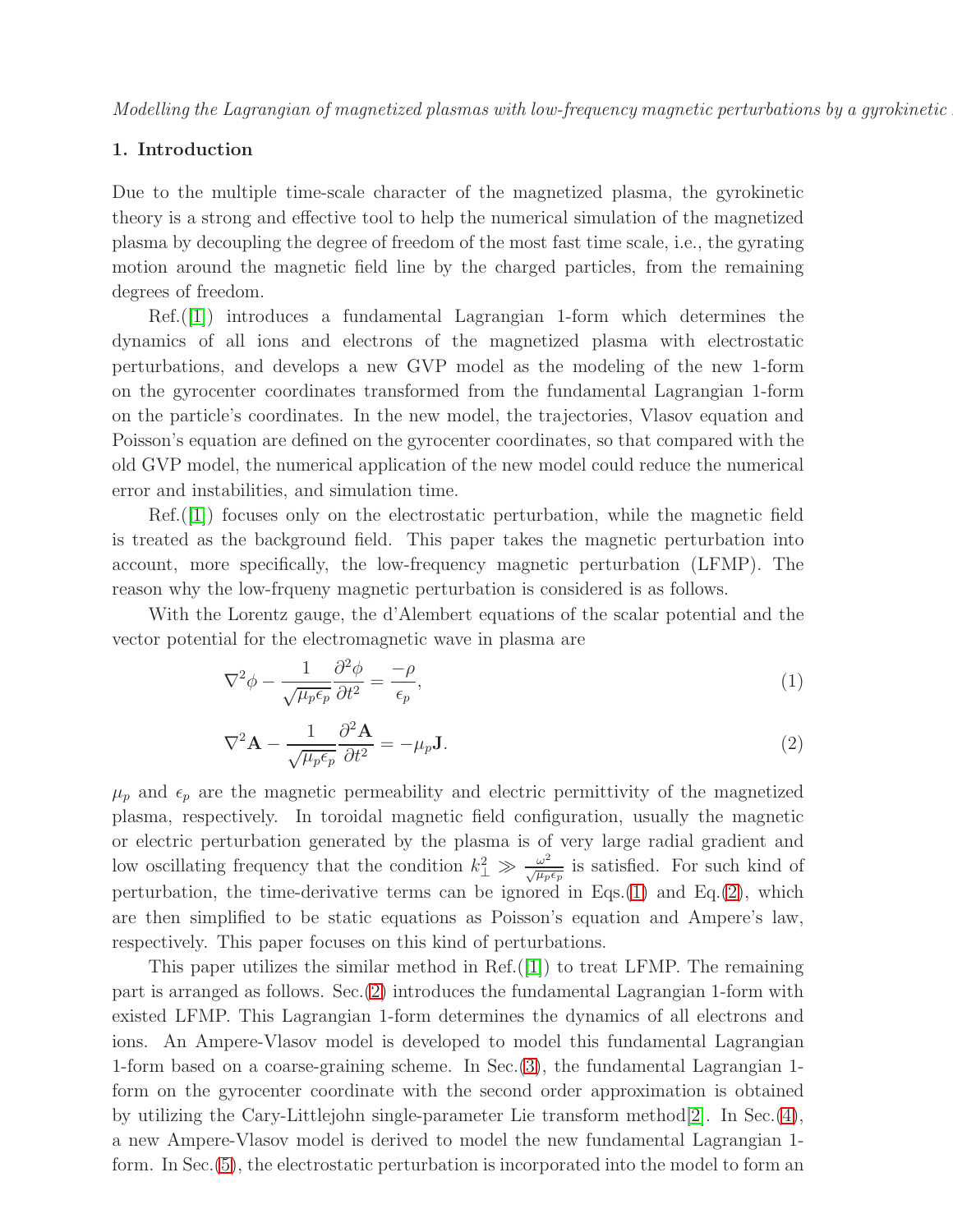Ampere-Poisson-Vlasov model. The appendix is the derivation of the new fundamental Lagrangian 1-form up to the second order approximation.

# <span id="page-2-0"></span>2. Modeling the fundamental Lagrangian 1-form on particle's coordinates by Vlasov-Ampere model

The magnetic field can be divided into the externally imposed part and the plasmagenerated part. The externally imposed equilibrium magnetic field felt by the charged particle located at particle's spatial coordinates  $\mathbf{x}_{oj}$  is written as  $\mathbf{A}_E(\mathbf{x}_{oj})$ . The subscript E denotes the externally imposed field. The plasma-generated magnetic field includes equilibrium and non-equilibrium part. In this paper, the non-equilibrium part only includes LFMP, not the electromagnetic perturbation. The plasma-generated lowfrequency magnetic vector potential felt by the particle located at  $\mathbf{x}_{oj}$  can be written as

<span id="page-2-1"></span>
$$
\mathbf{A}_{p}\left(\mathbf{x}_{oj}\right) = \sum_{o \in i,e} \sum_{h}^{'} \frac{\mu_0}{4\pi} \frac{q_o \mathbf{v}_{oh}}{\left|\mathbf{x}_{oj} - \mathbf{x}_{oh}\right|},\tag{3}
$$

where ' denotes that  $\mathbf{x}_{oj}$  is removed from the summation.  $\mu_0$  is the vacuum magnetic permittivity. The velocity  $\mathbf{v}_{oh}$  of the charged particle located at  $\mathbf{x}_{oh}$  can be divided into three parts: the part parallel to the direction of the equilibrium magnetic field; the perpendicular part depending on gyroangle; the drift part perpendicular to the magnetic field but independent of the gyroangle, so the velocity can be written as

<span id="page-2-3"></span>
$$
\mathbf{v}_{oh} = U_{oh} \mathbf{b} + v_{oh\perp} \hat{\mathbf{v}}_{oh\perp} + \mathbf{v}_{ohd},\tag{4}
$$

with  $\hat{\mathbf{v}}_{oh\perp} \equiv \mathbf{e}_1 \sin \theta_{oh} + \mathbf{e}_2 \cos \theta_{oh}$  and  $\mathbf{v}_{ohd}$  is the drift velocity. The perpendicular part depending on gyroangle is the origin of the magnetic moment, which is associated with the magnetic dipole radiation. Since only LFMP is accounted for, the magnetic dipole radiation is ignored in this paper.

The electrostatic potential is temporarily ignored. The fundamental Lagrangian 1-form can be written as

<span id="page-2-2"></span>
$$
\gamma = \sum_{o \in \{i,e\}} \sum_{j} \left[ \left( q_o \left( \mathbf{A}_E \left( \mathbf{x}_{oj} \right) + \mathbf{A}_p \left( \mathbf{x}_{oj} \right) \right) + m_o \mathbf{v}_{oj} \right) \cdot d\mathbf{x}_{oj} - \frac{1}{2} m_o v_{oj}^2 dt \right] \tag{5}
$$

Since the magnetic vector potential  $\mathbf{A}_p(\mathbf{x}_{oj})$  felt by the charged particle located at  $\mathbf{x}_{oj}$ is generated by many-particle interaction, Eq.[\(3\)](#page-2-1) is not practical for the application. The way to calculate the magnetic vector potential can turn to the following Ampere's law alternatively

$$
-\nabla^2 \left( \mathbf{A}_E \left( \mathbf{x}_{oj} \right) + \mathbf{A}_p \left( \mathbf{x}_{oj} \right) \right) = \frac{\mu_0}{4\pi} \mathbf{J}_{0E} \left( \mathbf{x}_{oj} \right) + \frac{\mu_0}{4\pi} \sum_{o \in \{i, e\}} \sum_{h'} q_o \mathbf{v}_{oj} \delta \left( \mathbf{x}_{oj} - \mathbf{x}_{oh} \right),
$$
(6)

based on the structure of  $\mathbf{A}_p(\mathbf{x}_{oj})$  given in Eq.[\(3\)](#page-2-1).  $\mathbf{J}_E(\mathbf{x}_{oj})$  is the current density at  $\mathbf{x}_{oj}$ to generates the external magnetic vector field  $A_E(x_{oj})$ . The plasma-generated  $A_p(x_{oj})$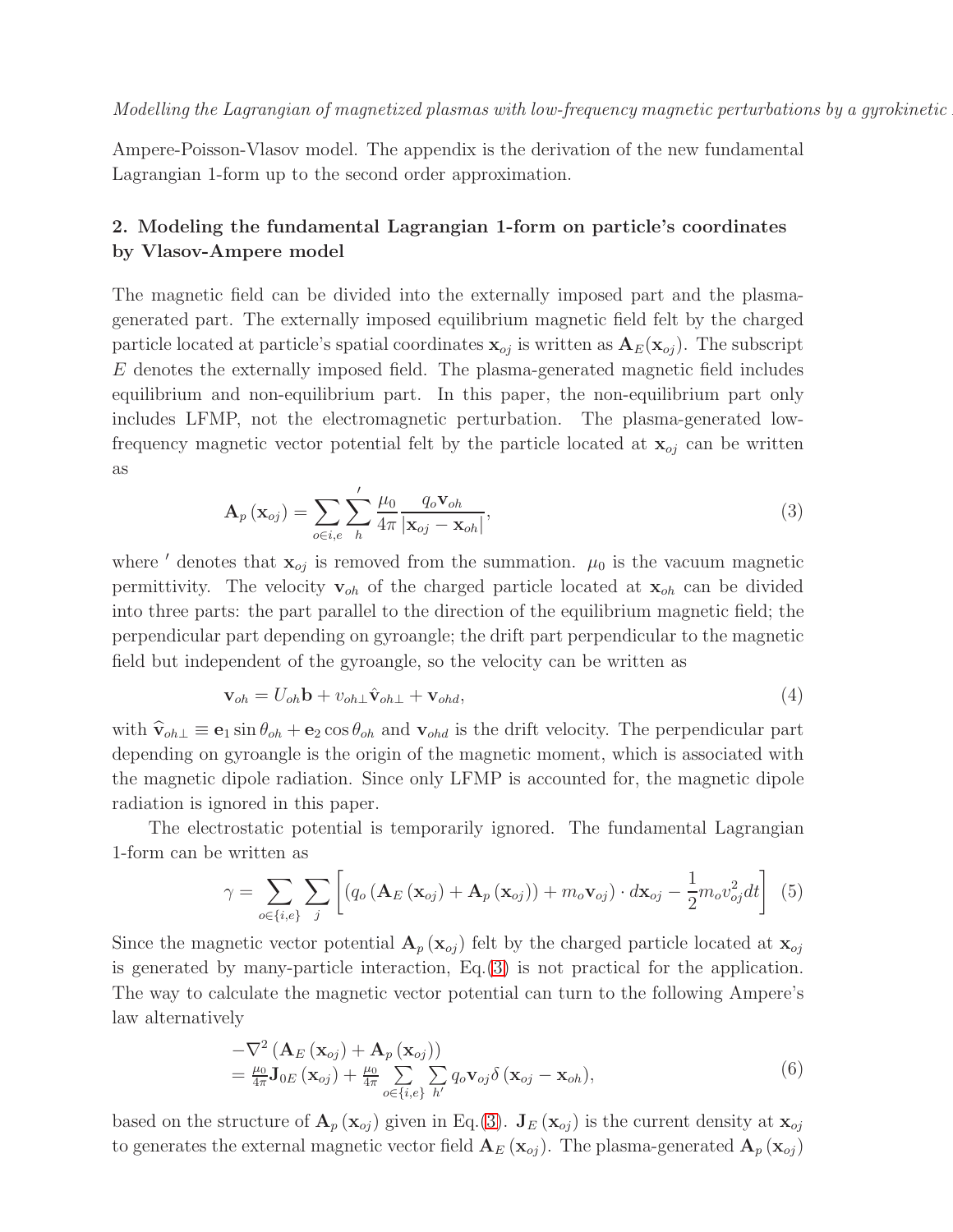can be extracted out as

<span id="page-3-1"></span>
$$
-\nabla^2 \mathbf{A}_p(\mathbf{x}_{oj}) = \frac{\mu_0}{4\pi} \sum_{o \in \{i,e\}} \sum_{h'} q_o \mathbf{v}_{oj} \delta(\mathbf{x}_{oj} - \mathbf{x}_{oh}).
$$
 (7)

However, this formula can't be straightforwardly used due to the existence of too many particles and no necessity of the knowledge of the accurate spatial position of each particle. Eq.[\(7\)](#page-3-1) is usually modelled by a coarse-graining scheme. The coarse-graining scheme to model Poisson's equation is already introduced in Ref.([\[1\]](#page-12-0)). Based on the coarse-graining scheme, the discrete edition of Eq.[\(7\)](#page-3-1) is given as

<span id="page-3-3"></span>
$$
-\nabla^{2} \mathbf{A}_{pk}(\mathbf{x}_{k}) = \frac{\mu_{0}}{4\pi} \left( \mathbf{J}_{ik}(\mathbf{x}_{k}) + \mathbf{J}_{ek}(\mathbf{x}_{k}) \right).
$$
 (8)

The derivative of  $\mathbf{A}_{pk}(\mathbf{x}_k)$  at  $\mathbf{x}_k$  is given by the middle-point discrete derivative. The magnetic vector potential felt  $\mathbf{A}_p(\mathbf{x}_{oj})$  by the jth particle located at the kth cell can be approximated by the discrete one  $A_{pk}(\mathbf{x}_k)$ . The difference between the two quantities is approximately written as

$$
\mathbf{A}_p(\mathbf{x}_{oj},t) = \mathbf{A}_{p_k}(\mathbf{x}_k,t) + O(l_c). \tag{9}
$$

If  $l_c$  is small enough to be close to  $l_d$ ,  $\mathbf{A}_{p_k}(\mathbf{x}_k, t)$  can be close to  $\mathbf{A}_p(\mathbf{x}_{oj}, t)$ . Then by replacing the accurate potential  $\mathbf{A}_p(\mathbf{x}_{oj},t)$  by the approximate one  $\mathbf{A}_{p_k}(\mathbf{x}_k,t)$ , the Lagrangian 1-form for the jth particle located at the kth cell can be extracted out from the fundamental Lagrangian 1-form given in Eq.[\(5\)](#page-2-2) as

<span id="page-3-2"></span>
$$
\gamma_{okj} = (q_o \left(\mathbf{A}_E \left(\mathbf{x}_{oj}\right) + \mathbf{A}_{pk} \left(\mathbf{x}_k\right)\right) + m_o \mathbf{v}_{oj}) \cdot d\mathbf{x}_{oj} - \frac{1}{2} m_o v_{oj}^2 dt. \tag{10}
$$

The particle's distribution is modeled by the Klimontovich distribution

$$
M_{ok}(\mathbf{z}) = \sum_{j} \delta(\mathbf{x} - \mathbf{x}_{oj}(t)) \delta(\mathbf{v} - \mathbf{v}_{oj}(t)),
$$
\n(11)

the ensemble average of which gives the Vlasov distribution  $f_o(\mathbf{z})$ . The time evolution of  $f_o(\mathbf{z})$  is

<span id="page-3-4"></span>
$$
\left(\frac{\partial}{\partial t} + \frac{d\mathbf{x}}{dt} \cdot \nabla + \frac{d\mathbf{v}}{dt} \cdot \frac{\partial}{\partial \mathbf{v}}\right) f_{ok}(\mathbf{z}) = 0.
$$
\n(12)

The trajectory equations  $\frac{\partial \mathbf{x}}{\partial t}$  and  $\frac{\partial \mathbf{v}}{\partial t}$  are given by the Lagrangian 1-form in Eq.[\(10\)](#page-3-2).

So far, Eqs.[\(8](#page-3-3)[,10](#page-3-2)[,12\)](#page-3-4) constitute the Vlasov-Ampere model to model the fundamental Lagrangian 1-form in Eq.[\(5\)](#page-2-2).

#### <span id="page-3-0"></span>3. The fundamental Lagrangian 1-form on the new coordinates

The fundamental Lagrangian 1-form for all ions and electrons on particle's coordinates is given by Eq.[\(5\)](#page-2-2). In this section, a pullback transform is utilized to pull the 1-form back to a new one on gyrocenter coordinates with  $\theta$  angle decoupled from the remaining degrees of freedom up to order  $O(\varepsilon_i^2)$  and  $O(\varepsilon_e^2)$ . Here, the ordering parameters are given as  $\varepsilon_i \equiv \frac{1}{qL}$  $qL_0$  $\sqrt{2\mu_iB_0}$  $\frac{u_i B_0}{m_i}$  and  $\varepsilon_e \equiv \frac{1}{eL}$  $eL_0$  $\sqrt{2\mu_eB_0}$  $\frac{u_e B_0}{m_e}$ . Three assumptions given in Ref. $([1])$  $([1])$  $([1])$  are also adopted here. The first one says that only the guiding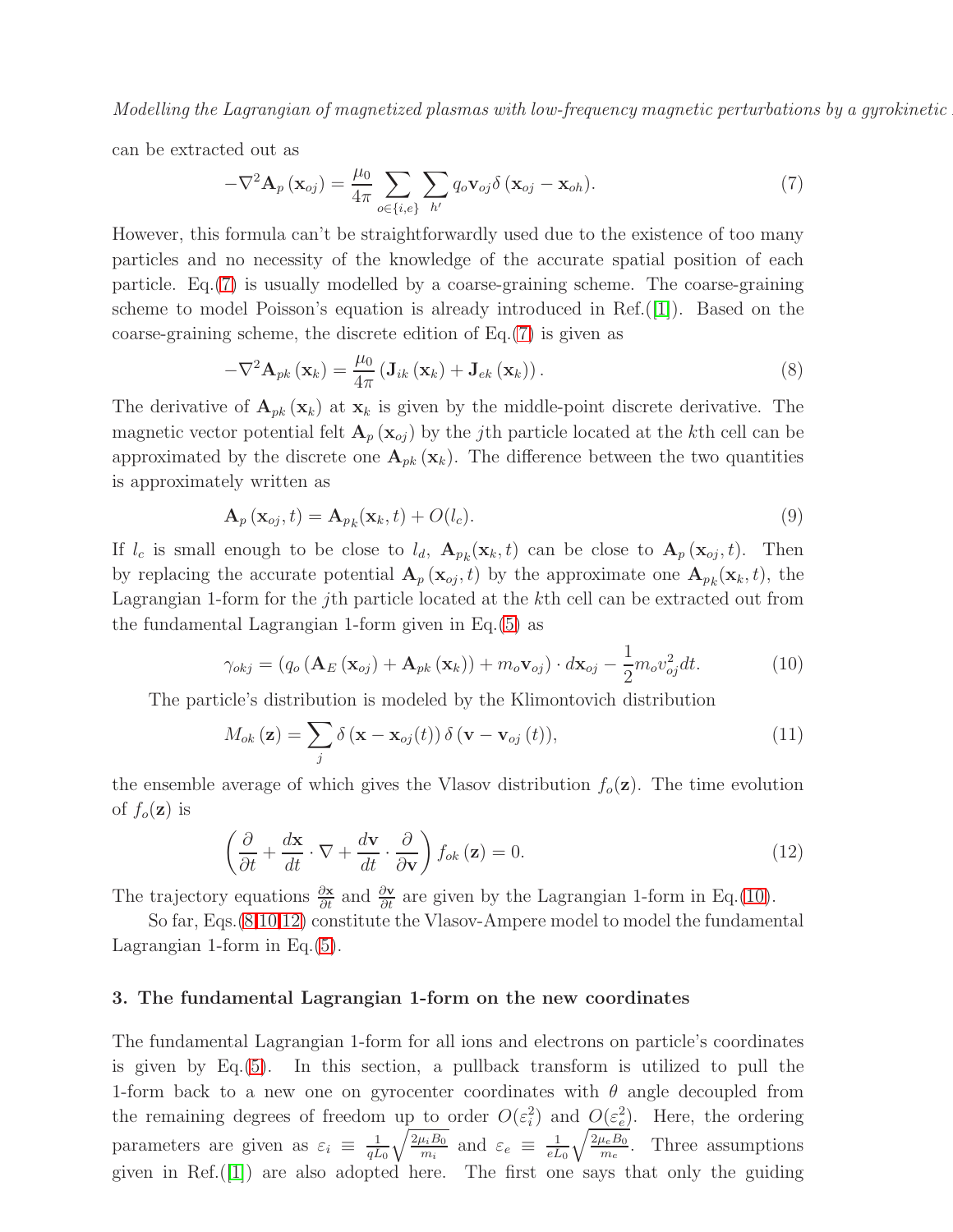equilibrium magnetic field affects the particles' gyrating orbit, while the perturbations only imposes the influence on the motion of the guiding center. So the coordinate transform can be almost written as  $\psi_M^{-1} : (\mathbf{x}, \mathbf{v}) \to (\mathbf{X}, \mu, U, \theta)$  with  $\mathbf{x} = \mathbf{X} + \boldsymbol{\rho}(\mu, \theta)$ and  $\rho\left(\mathbf{X}, \mu, \theta\right) \equiv -\frac{1}{q_o}$  $\sqrt{2m_o\mu}$  $\frac{2m_o\mu}{B(X)}$  ( $-e_1 \cos \theta + e_2 \sin \theta$ ) being the Larmor radius vector only caused by the equilibrium guiding magnetic field. It's the first order approximation of the transform  $\mathbf{x} = \exp(-\mathbf{g}^{\mathbf{X}} \cdot \nabla) \mathbf{X}$  with  $\mathbf{g}^{\mathbf{X}} \equiv -\rho$ .

The new fundamental Lagrangian 1-form on the new coordinates can be derived based on the Cary-Littlejohn single-parameter Lie transform method. Its formula is written as

<span id="page-4-1"></span>
$$
\Gamma = \exp\left(-\sum_{j} \left(\varepsilon_{i} L_{\mathbf{g}_{ij}^{X}} + \varepsilon_{e} L_{\mathbf{g}_{ej}^{X}}\right)\right) \gamma\left(\mathbf{Z}\right),\tag{13}
$$

where  $\gamma$  is given by Eq.[\(5\)](#page-2-2). Here,  $\varepsilon_i$  and  $\varepsilon_e$  only denote the order of the terms adjacent to them. This notation will be used throughout the rest of this paper. In Eq.[\(13\)](#page-4-1), the generators are given as  $\mathbf{g}_{ij}^{\mathbf{X}} = -\boldsymbol{\rho}_i$  and  $\mathbf{g}_{ej}^{\mathbf{X}} = -\boldsymbol{\rho}_e$ . Their order are  $O(\varepsilon_i)$  and  $O(\varepsilon_e)$ , respectively. Since each coordinate pair  $(\mathbf{x}_{oj}, \mathbf{v}_{oj})$  is independent from all others, the operators  $L_{g_{oj}^{\mathbf{x}}}$  for each j commutes. Expanding Eq.[\(13\)](#page-4-1) based on the order of  $\varepsilon_o$  and  $\varepsilon_e$ , the eventual Lagrangian differential 1-form independent of gyroangle can be derived.

Before expanding Eq.[\(13\)](#page-4-1), the plasma-generated  $\mathbf{A}_p$  is divided into the equilibrium and non-equilibrium parts. The equilibrium part is assumed to be generated by particles denoted by the subscript  $h_1$ 

$$
\mathbf{A}_{p0}\left(\mathbf{x}_{j}\right) = \frac{\mu_{0}}{4\pi} \sum_{o \in i,e} \sum_{h_{1}}' \frac{q_{o} \mathbf{v}_{oh_{1}}}{|\mathbf{x}_{j} - \mathbf{x}_{oh_{1}}|}.
$$
\n(14)

The non-equilibrium part is assumed to be generated by particles denoted by the subscript  $h_2$ 

$$
\mathbf{A}_{p1}\left(\mathbf{x}_j,t\right) = \frac{\mu_0}{4\pi} \sum_{o \in i,e} \sum_{h_2}^{\prime} \frac{q_o \mathbf{v}_{oh_2}}{\left|\mathbf{x}_j - \mathbf{x}_{oh_2}(t)\right|}.
$$
\n(15)

The explicit dependence on time by  $A_{p1}(\mathbf{x}_{oj},t)$  is due to the dependence on time by all  $\mathbf{x}_{oh_2}$ . With the guiding center transform, the velocity can be decomposed into three parts as shown by Eq.[\(4\)](#page-2-3). The gyrating part around the magnetic field line is ignored in this paper. The detailed procedure to derive the fundamental Lagrangian 1-form, for which the second order approximation is taken and the gyroangle for each particle is decoupled from the remaining degrees of freedom, is given by Appendix.[\(Appendix A\)](#page-7-0). The formula for the eventual Lagrangian 1-form on the gyrocenter coordinates is given by Eq. $(A.26)$ .

# <span id="page-4-0"></span>4. Modeling the fundamental Lagrangian 1-form on the new coordinates by Vlasov-Ampere model

On the new coordinates, the plasma-generated magnetic vector potential felt by the *j*th particle is given by the formula in Eq.[\(A.7\)](#page-8-0) and Eq.[\(A.8\)](#page-8-1) for the equilibrium and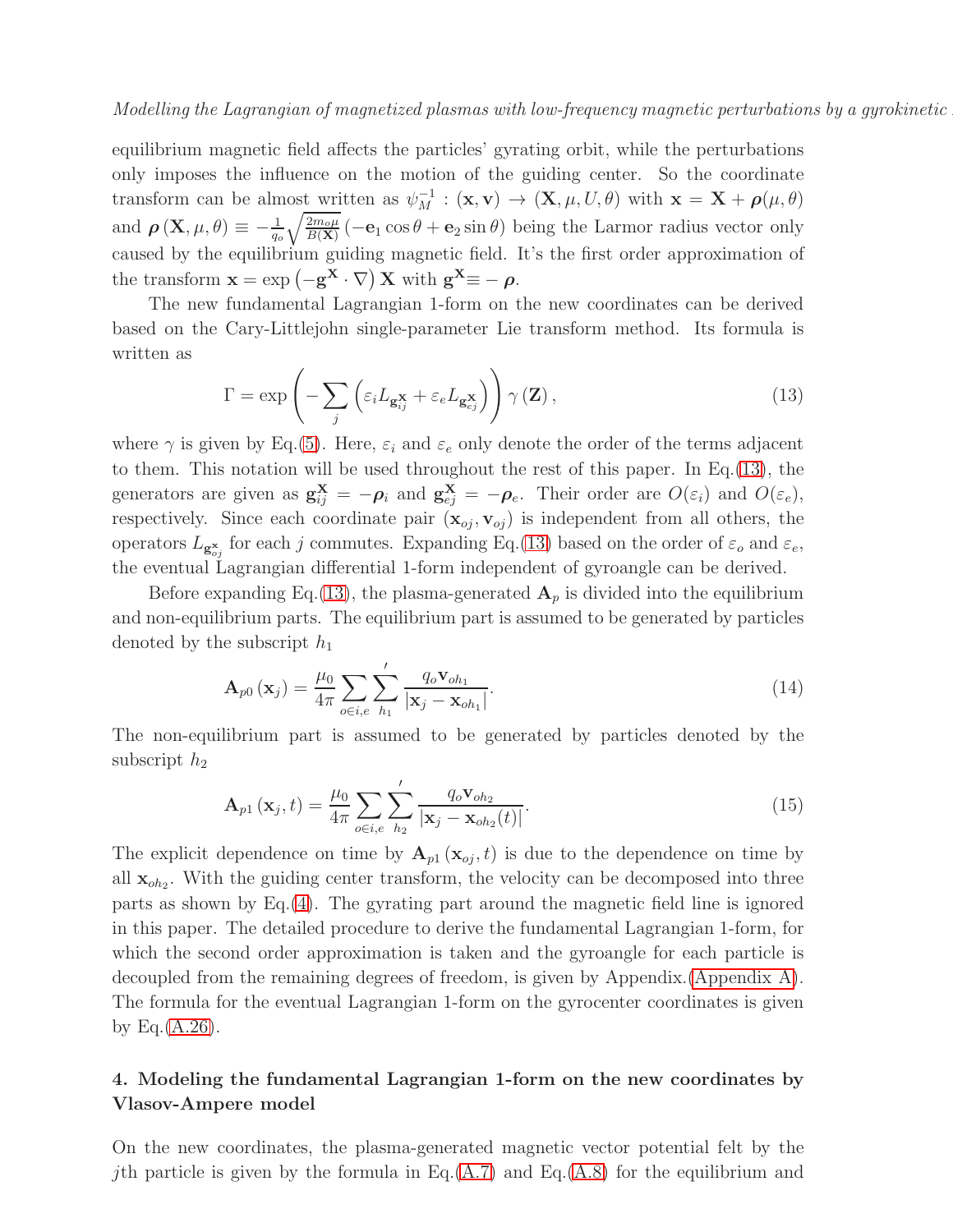perturbed part, respectively. They are of the same structure with that in Eq.[\(3\)](#page-2-1). The way to calculate these potentials can be replaced by the Ampere's law plus a boundary condition. The Ampere's law on the new coordinates is

<span id="page-5-0"></span>
$$
-\nabla_{oj}^2 \mathbf{A}_p(\mathbf{X}_{oj},t) = \frac{\mu_0}{4\pi} \sum_{o \in \{i,e\}} \sum_h q_o (U_{oh} \mathbf{b}(\mathbf{X}_{oh}) + \mathbf{v}_{ohd}) \delta(\mathbf{X}_{oj} - \mathbf{X}_{oh}).
$$
 (16)

Here, the derivative of  $\mathbf{v}_{\text{ohd}}$  is neglected. The spatial length scale of  $\mathbf{A}_{p0}(\mathbf{X}_{oj},t)$  is of the scale of the device. Usually, the spatial length scale of  $A_{p1}$  ( $X_{oj}, t$ ) denoted as  $l_p$ is much longer than the mean distance between charged particles denoted as  $l_d$ . To determine the electrostatic potential , it's not needed to know the specific position of each particle. Alternatively, a coarse graining scheme can be utilized to divide the spatial area occupied by the plasma into small cells, with its length scale denoted by  $l_c$ . It's required that  $l_p \gg l_c \gg l_d$  holds. Then, Eq.[\(16\)](#page-5-0) can be approximated by a discrete edition as

<span id="page-5-2"></span>
$$
-\nabla^2 \mathbf{A}_{pk}(\mathbf{X}_k, t) = \frac{\mu_0}{4\pi} \left( \mathbf{J}_{ik} \left( \mathbf{X}_k, t \right) + \mathbf{J}_{ek} \left( \mathbf{X}_k, t \right) \right).
$$
 (17)

The current  $J_{ik}$  ( $X_k, t$ ) and  $J_{ek}$  ( $X_k, t$ ) are obtained by integrating the velocity over the Kimontonvich distribution on the new coordinates located within the kth cell. The Kimontonvich distribution on the gyrocenter coordinates is

$$
\mathbb{M}_{ok}(\mathbf{Z}) = \sum_{j} \frac{\delta\left(\mathbf{X} - \mathbf{X}_{oj}(t)\right)\delta\left(\mu - \mu_{oj}(t)\right)\delta\left(U - U_{oj}(t)\right)}{B\left(\mathbf{X}_{oj}(t)\right)}.\tag{18}
$$

The current is given as

<span id="page-5-1"></span>
$$
\mathbf{J}_{ok}(\mathbf{X}_k, t) = q_o \sum_j \frac{\delta(\mathbf{X} - \mathbf{X}_{oj}(t)) \delta(\mu - \mu_{oj}(t)) \delta(U - U_{oj}(t)) U_{oj} \mathbf{b}(\mathbf{X}_{oj})}{B(\mathbf{X}_{oj}(t))}.
$$
(19)

In Eq.[\(19\)](#page-5-1), the current caused by the drift velocity is ignored. The ensemble average of the Klimontonvich distribution gives the Vlasov Equation. The evolution of the Vlasov equation is obtained by the Liouville's equation

<span id="page-5-3"></span>
$$
\left(\frac{\partial}{\partial t} + \frac{d\mathbf{X}}{dt} \cdot \nabla + \frac{dU}{dt} \frac{\partial}{\partial U}\right) F_{ok}(\mathbf{Z}) = 0.
$$
\n(20)

Given the discrete equation Eq.[\(17\)](#page-5-2), the real magnetic vector potential felt by the jth particle located at the kth cell is approximated by the discrete edition  $\mathbf{A}_{pk}(\mathbf{X}_k,t)$ . Then, the test Lagrangian 1-form which determines the dynamics of the jth particle located within the kth cell can be extracted out from the fundamental Lagrangian 1 form in Eq. $(A.26)$  and given as

<span id="page-5-4"></span>
$$
\Gamma_{okj} = \begin{pmatrix} q_o \mathbf{A}_E (\mathbf{X}_{oj}) + q_o \mathbf{A}_{p0} (\mathbf{X}_{oj}) \\ + \Lambda_{ojk} + m_o U_{oj} \mathbf{b} \\ + \frac{m_o \mu_{oj}}{q_o} d\theta_{oj} - \left(\mu_o B (\mathbf{X}_{oj}) + \frac{m_o U_{oj}^2}{2}\right) dt, \end{pmatrix} \cdot d\mathbf{X}_{oj}
$$
\n(21)

with

$$
\Lambda_{ojk} = q_o \mathbf{A}_{plk} \left( \mathbf{X}_k, t \right) + \rho_{oj}^2 \nabla_{oj}^2 A_{pl \| k} \left( \mathbf{X}_k, t \right) \mathbf{b}.
$$
 (22)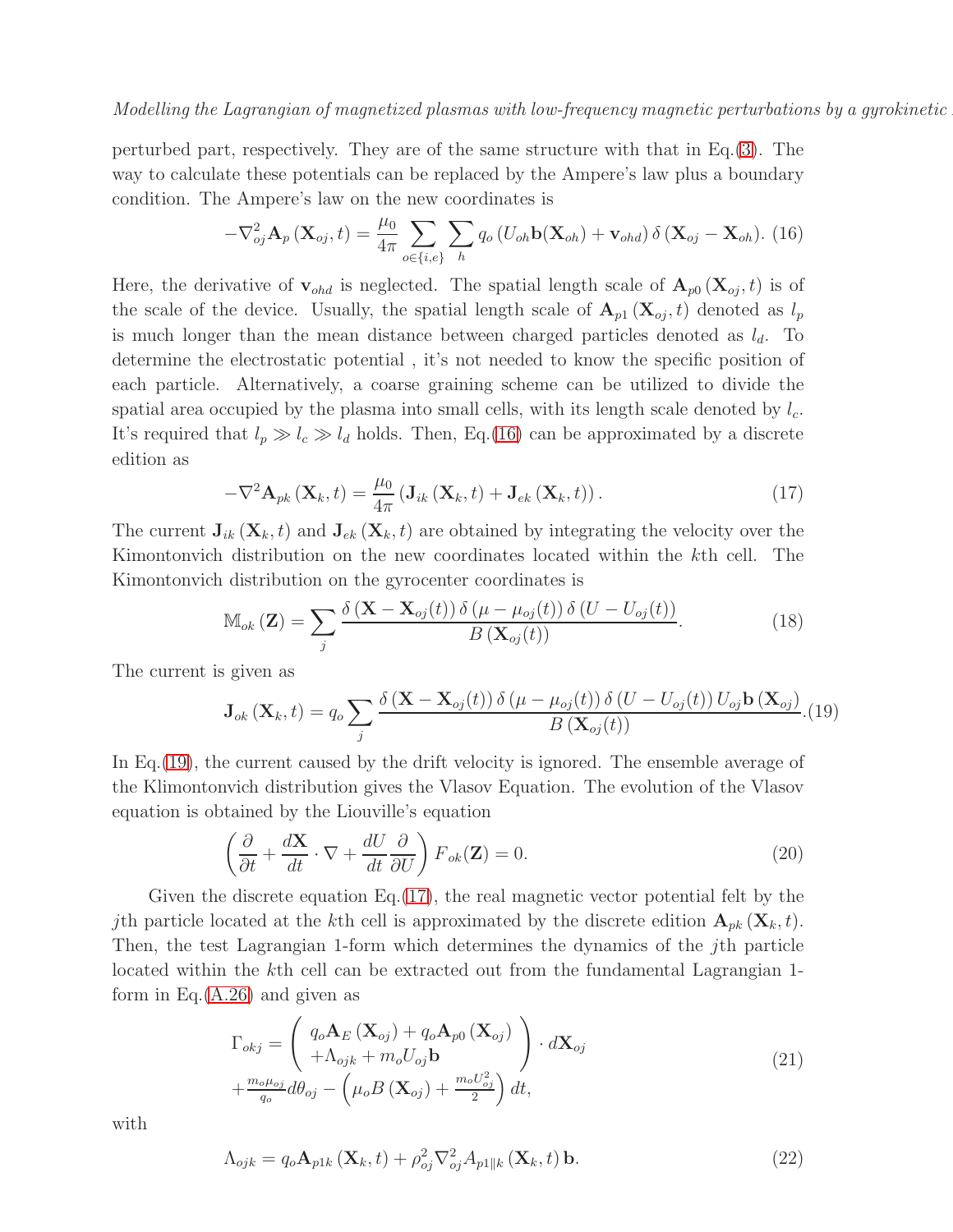Term  $\rho_{oj}^2 \nabla_{oj}^2 A_{p1||k} (\mathbf{X}_k, t)$  b is the FLR term contributing to the trajectory equations.

So far, we obtained a discrete Vlasov-Ampere model comprised of Eqs.[\(17\)](#page-5-2),[\(20\)](#page-5-3) and [\(21\)](#page-5-4) as discrete editions of Ampere's law, the Vlasov equation, and the test Lagrangian 1-form, respectively, to approximate the fundamental Lagrangian 1-form given by  $Eq. (A.26)$  $Eq. (A.26)$ , which determines the dynamics of all particle on the new coordinates with the second order approximation. By shrinking the cell's length scale  $l_c$  to be small enough, the subscript  $k$  can be removed from the three equations, which are rewritten as

$$
-\nabla^{2} \mathbf{A}_{p}(\mathbf{X},t) = \frac{\mu_{0}}{4\pi} \left( \mathbf{J}_{i}(\mathbf{X},t) + \mathbf{J}_{e}(\mathbf{X},t) \right), \qquad (23)
$$

$$
\left(\frac{\partial}{\partial t} + \frac{d\mathbf{X}}{dt} \cdot \nabla + \frac{dU}{dt} \frac{\partial}{\partial U}\right) F_o(\mathbf{Z}) = 0,
$$
\n(24)

$$
\Gamma_o = \left(\begin{array}{c} q_o \mathbf{A}_E(\mathbf{X}) + q_o \mathbf{A}_{p0}(\mathbf{X}) \\ + \Lambda_o + m_o U_o \mathbf{b} \end{array}\right) \cdot d\mathbf{X}_{oj} + \frac{m_o \mu_o}{q_o} d\theta_o - \left(\mu_o B(\mathbf{X}_o) + \frac{m_o U_o^2}{2}\right) dt,
$$
\n(25)

with

<span id="page-6-2"></span>
$$
\Lambda_o = q_o \mathbf{A}_{p1} \left( \mathbf{X}, t \right) + \rho_o^2 \nabla_o^2 A_{p1\parallel} \left( \mathbf{X}, t \right) \mathbf{b},\tag{26}
$$

<span id="page-6-3"></span>
$$
\mathbf{J}_{o}\left(\mathbf{X},t\right) = q_{o} \int dU d\mu U \mathbf{b} F_{o}\left(\mathbf{Z}\right). \tag{27}
$$

#### <span id="page-6-0"></span>5. Incorporate the electrostatic perturbation into the model

Now, we incorporate the electrostatic perturbations into the fundamental Lagrangian 1-form in Eq. $(5)$  to get a new one as

<span id="page-6-1"></span>
$$
\gamma = \sum_{o \in \{i,e\}} \sum_{j} \left[ \frac{\left(q_o \left(\mathbf{A}_E \left(\mathbf{x}_{oj}\right) + \mathbf{A}_p \left(\mathbf{x}_{oj}\right)\right) + m_o \mathbf{v}_{oj}\right) \cdot d\mathbf{x}_{oj}}{-\left(\frac{1}{2} m_o v_{oj}^2 + \frac{1}{2} q_o \phi \left(\mathbf{x}_{oj}, t\right)\right) dt} \right]
$$
(28)

with

$$
\phi(\mathbf{x},t) = \frac{1}{4\pi\epsilon_0} \sum_{j}^{\prime} \left( \frac{q}{|\mathbf{x} - \mathbf{x}_{ij}(t)|} - \frac{e}{|\mathbf{x} - \mathbf{x}_{ej}(t)|} \right).
$$
(29)

The new Lagrangian 1-form on the new coordinate can be derived by transforming  $\gamma$  in Eq.[\(28\)](#page-6-1) using the Cary-Littlejohn single-parameter Lie transform theory. With the same procedure presented in Ref.([\[1\]](#page-12-0)) and in the previous sections in this paper, the Ampere-Poisson-Vlasov model as a modeling of the new fundamental Lagrangian 1-form on the new coordinate can be derived as

<span id="page-6-4"></span>
$$
\left(\frac{\partial}{\partial t} + \frac{d\mathbf{X}}{dt} \cdot \nabla + \frac{dU}{dt} \frac{\partial}{\partial U}\right) F_o(\mathbf{Z}) = 0,
$$
\n(30)

<span id="page-6-5"></span>
$$
\Gamma_o = \begin{pmatrix} q_o \mathbf{A}_E (\mathbf{X}) + q_o \mathbf{A}_{p0} (\mathbf{X}) \\ + \Lambda_o + m_o U_o \mathbf{b} \end{pmatrix} \cdot d\mathbf{X}_{oj} + \frac{m_o \mu_o}{q_o} d\theta_o - \left(\mu_o B (\mathbf{X}) + \frac{m_o U_o^2}{2} + \Psi_o\right) dt,
$$
\n(31)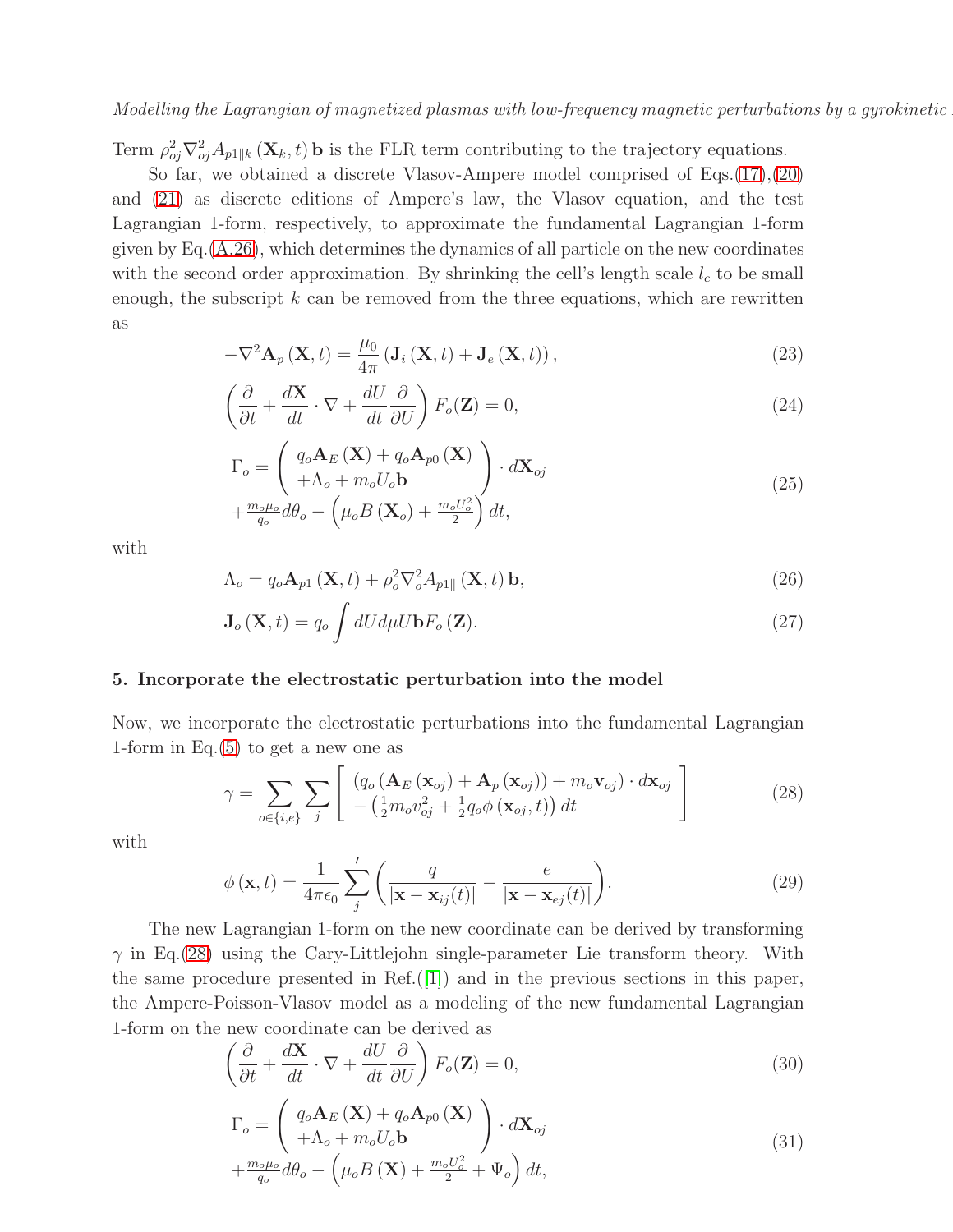$$
-\nabla^{2} \mathbf{A}_{p}(\mathbf{X},t) = \frac{\mu_{0}}{4\pi} \left( \mathbf{J}_{i}(\mathbf{X},t) + \mathbf{J}_{e}(\mathbf{X},t) \right), \tag{32}
$$

<span id="page-7-1"></span>
$$
\nabla^2 \Phi(\mathbf{X}, t) = \frac{1}{\epsilon_0} \left( e N_e(\mathbf{X}, t) - q N_i(\mathbf{X}, t) \right),\tag{33}
$$

with

$$
\Psi_o = q_o \Phi\left(\mathbf{X}, t\right) + q_o \frac{\rho_o^2 \nabla^2 \Phi\left(\mathbf{X}, t\right)}{2},\tag{34}
$$

,  $\Lambda_o$  given in Eq.[\(26\)](#page-6-2), and  $J_o$  given in Eq.[\(27\)](#page-6-3). The spatial coordinates of Eqs.[\(30-](#page-6-4)[33\)](#page-7-1) are defined on the rectangular geometry. For the toroidal magnetic field configuration, the spatial coordinates of Eqs.[\(30-](#page-6-4)[33\)](#page-7-1) can be changed to fit the geometry.

The trajectory equations are derived from Eq.[\(31\)](#page-6-5)

$$
\dot{\mathbf{X}}_o = \frac{m_o U_o \mathbf{B}_o^* + \mathbf{b} \times \nabla H_o}{q_o \mathbf{b} \cdot \mathbf{B}_o^*},\tag{35}
$$

$$
\dot{U}_o = \frac{-\mathbf{B}_o^* \cdot \nabla H_o}{m_o \mathbf{b} \cdot \mathbf{B}_o^*},\tag{36}
$$

with

$$
\mathbf{B}_o^* = \nabla \times (\mathbf{A}_E + \mathbf{A}_{p0} + \Lambda_o - U_o \mathbf{b}), \qquad (37)
$$

$$
H_o = \mu_o B\left(\mathbf{X}\right) + \frac{m_o U_o^2}{2} + \Psi_o. \tag{38}
$$

# <span id="page-7-0"></span>Appendix A. Expanding the new fundamental Lagrangian 1-form up to the second

To expanding Eq.[\(13\)](#page-4-1), the following two equations are needed

$$
L_{\mathbf{g}_{1}^{*}}(\mathbf{f}(\mathbf{Z}) \cdot d\mathbf{X}) = -\mathbf{g}_{1}^{*} \times \nabla \times \mathbf{f}(\mathbf{Z}) \cdot d\mathbf{X}
$$
  
\n
$$
-\mathbf{g}_{1}^{*} \cdot (\partial_{t} \mathbf{f}(\mathbf{Z}) dt + \partial_{\theta} \mathbf{f}(\mathbf{Z}) d\theta + \partial_{\mu} \mathbf{f}(\mathbf{Z}) d\mu) + dS,
$$
\n(A.1)

$$
L_{\mathbf{g}_1^{\mathbf{x}}}\left(h(\mathbf{Z})dt\right) = \mathbf{g}_1^{\mathbf{x}} \cdot \nabla h\left(\mathbf{Z}\right)dt + dS.
$$
\n(A.2)

Here,  $f(Z)$  and  $h(Z)$  are any vector function and scalar function on the new coordinates, respectively.

## Appendix A.1. Deriving  $\Gamma_0$

Among the expansions, the following 1-form is denoted as  $\Gamma_0$ 

<span id="page-7-2"></span>
$$
\Gamma_0 = \gamma(\mathbf{Z})
$$
\n
$$
= \sum_{o \in \{i,e\}} \sum_{j} \left[ \begin{array}{c} q_o \left( \mathbf{A}_E \left( \mathbf{X}_{oj} \right) + \mathbf{A}_{p0} \left( \mathbf{X}_{oj} \right) + \mathbf{A}_{p1} \left( \mathbf{X}_{oj}, t \right) \right) \\ + m_o U_{oj} \mathbf{b} + m_o V_{ojd} \\ - \left( m_o U_{oh}^2 + \mu_{oj} B \left( \mathbf{X}_{oj} \right) + m_o v_{ojd}^2 \right) dt \end{array} \right) \cdot d\mathbf{X}_{oj} \right].
$$
\n(A.3)

In Eq. $(A.3)$ , the summation of the kinetic energy

$$
\sum_{o \in \{i,e\}} \sum_{h} \mathbf{v}_{oh} \cdot \mathbf{v}_{oh} = \sum_{o \in \{i,e\}} \sum_{h} \left( U_{oh}^2 + \mu_{oj} B \left( \mathbf{X}_{oj} \right) + v_{ojd}^2 \right) \tag{A.4}
$$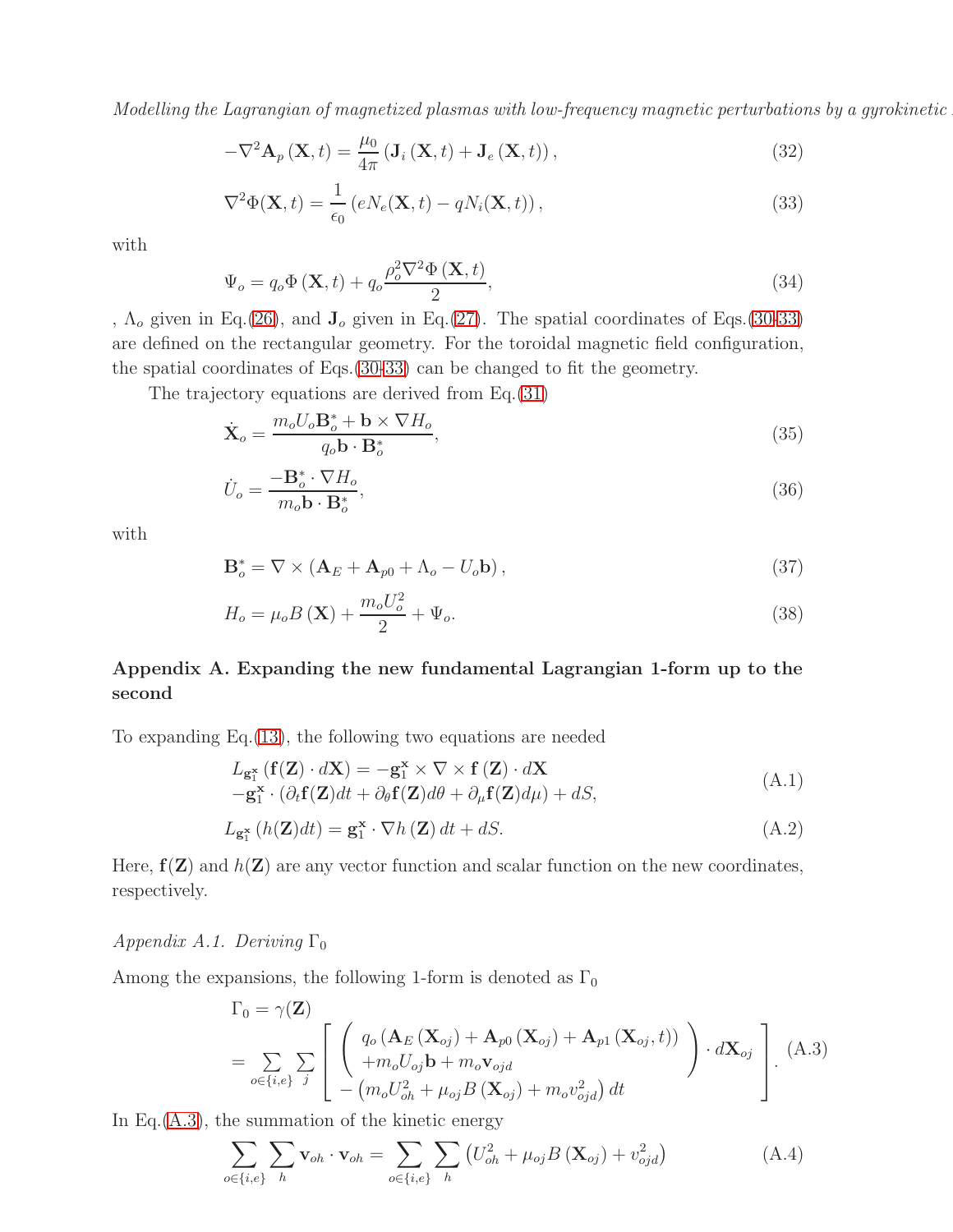is derived based on the following identities

<span id="page-8-3"></span>
$$
\sum_{l} \left( \hat{\mathbf{v}}_{ol\perp} \cdot \hat{\mathbf{v}}_{old} \right) \Big|_{\substack{\mathbf{X}_{ol} = \mathbf{X}_1, U_{ol} = U_1 \\ v_{ol\perp} = v_{\perp 1}, \mathbf{v}_{old} = \mathbf{v}_{od1}}} = 0 \tag{A.5}
$$

Here,  $\mathbf{X}_1, v_\perp, \mathbf{v}_{od}$  is a group of coordinates to characterize the gyrocenter. Both Eqs.[\(A.9\)](#page-8-2) and [\(A.5\)](#page-8-3) are based on the homogeneous assumption of the distribution in the  $\theta$ direction. To derive Eq.[\(A.3\)](#page-7-2), the following identity is also used

$$
\sum_{l} \sqrt{\frac{2B\left(\mathbf{X}_{ol}\right)\mu_{ol}}{m_o}} \widehat{\mathbf{v}}_{ol} \cdot d\mathbf{X}_{ol} \Bigg|_{\substack{\mathbf{X}_{ol} = \mathbf{X}_{1} \\ U_{ol} = U_{1} \\ \mu_{ol} = \mu_{1}}} = 0 \tag{A.6}
$$

with  $\hat{\mathbf{v}}_{ol} = \mathbf{e} \sin \theta_{ol} + \mathbf{e}_2 \cos \theta_{ol}$ .

Terms  $\mathbf{A}_{p0}(\mathbf{X}_{oj})$  and  $\mathbf{A}_{p1}(\mathbf{X}_{oj},t)$  in Eq.[\(A.3\)](#page-7-2) are

<span id="page-8-0"></span>
$$
\mathbf{A}_{p0}\left(\mathbf{X}_{oj}\right) = \frac{\mu_0}{4\pi} \sum_{o \in i,e} \sum_{h_1}^{'} \frac{q_o\left(U_{oh_1}\mathbf{b}(\mathbf{X}_{oh_1}) + \mathbf{v}_{oh_1d}\right)}{|\mathbf{X}_{oj} - \mathbf{X}_{oh_1}|},\tag{A.7}
$$

<span id="page-8-1"></span>
$$
\mathbf{A}_{p1}(\mathbf{X}_{oj},t) = \frac{\mu_0}{4\pi} \sum_{o \in i,e} \sum_{h_2}^{\prime} \frac{q_o(U_{oh_2} \mathbf{b}(\mathbf{X}_{oh_2}) + \mathbf{v}_{oh_2d})}{|\mathbf{X}_{oj} - \mathbf{X}_{oh_2}|}.
$$
(A.8)

Appendix A.2. Deriving  $\Gamma_1$ 

The next one is

<span id="page-8-2"></span>
$$
\Gamma_{1} = -\sum_{o \in \{i,e\}} \sum_{j} \varepsilon_{o} L_{\mathbf{g}_{oj}^{X}} \gamma(\mathbf{Z})
$$
\n
$$
= \sum_{o \in \{i,e\}} \sum_{j} \left[ -\varepsilon_{o} L_{\mathbf{g}_{oj}^{X}} (\gamma_{oj} \mathbf{x} \cdot d\mathbf{X}_{oj}) + \varepsilon_{o} L_{\mathbf{g}_{oj}^{X}} (\gamma_{ojt} dt) \right].
$$
\n(A.9)

with

$$
\gamma_{oj}\mathbf{x} \cdot d\mathbf{X}_{oj} \n= \begin{pmatrix} \frac{q_o}{\varepsilon_o} \left[ \mathbf{A}_E \left( \mathbf{X}_{oj} \right) + \mathbf{A}_{p0} \left( \mathbf{X}_{oj} \right) + \mathbf{A}_{p1} \left( \mathbf{X}_{oj}, t \right) \right] \\ + m_o U_{oj} \mathbf{b} + \sqrt{\frac{2B(\mathbf{X}_{oj})\mu_{oj}}{m_o}} \hat{\mathbf{v}}_{oj\perp} + m_o \mathbf{v}_{ojd} \end{pmatrix} \cdot d\mathbf{X}_{oj},
$$
\n(A.10)

$$
\gamma_{ojt}dt = \left(m_o U_{oj}^2 + \mu_{oj} B\left(\mathbf{X}_{oj}\right) + m_o v_{oj\perp}^2\right) dt. \tag{A.11}
$$

To simplify Eq.[\(A.9\)](#page-8-2), the following identities based on the homogeneous assumption are needed

$$
\sum_{j} L_{\mathbf{g}_{oj}^{X}} \left( \left[ \mathbf{A}_{E} \left( \mathbf{X}_{oj} \right) + \mathbf{A}_{p0} \left( \mathbf{X}_{oj} \right) + m_{o} U_{oj} \mathbf{b} \right] \cdot d\mathbf{X}_{oj} \right)
$$
\n
$$
= - \sum_{j} \mathbf{g}_{oj}^{X} \times \nabla \times \left( \mathbf{A}_{E} \left( \mathbf{X}_{oj} \right) + \mathbf{A}_{p0} \left( \mathbf{X}_{oj} \right) + m_{o} U_{oj} \mathbf{b} \right) \cdot d\mathbf{X}_{oj} = 0 \tag{A.12}
$$

$$
\sum_{j} L_{g_{oj}} (\mathbf{A}_{p1} (\mathbf{X}_{oj}, t) \cdot d\mathbf{X}_{oj})
$$
\n
$$
= \sum_{j} -g_{oj}^{X} \times \nabla \times \mathbf{A}_{p1} (\mathbf{X}_{oj}) \cdot d\mathbf{X}_{oj} - g_{oj}^{X} \cdot \partial_t \mathbf{A}_{p1} (\mathbf{X}_{oj}, t) dt = 0,
$$
\n(A.13)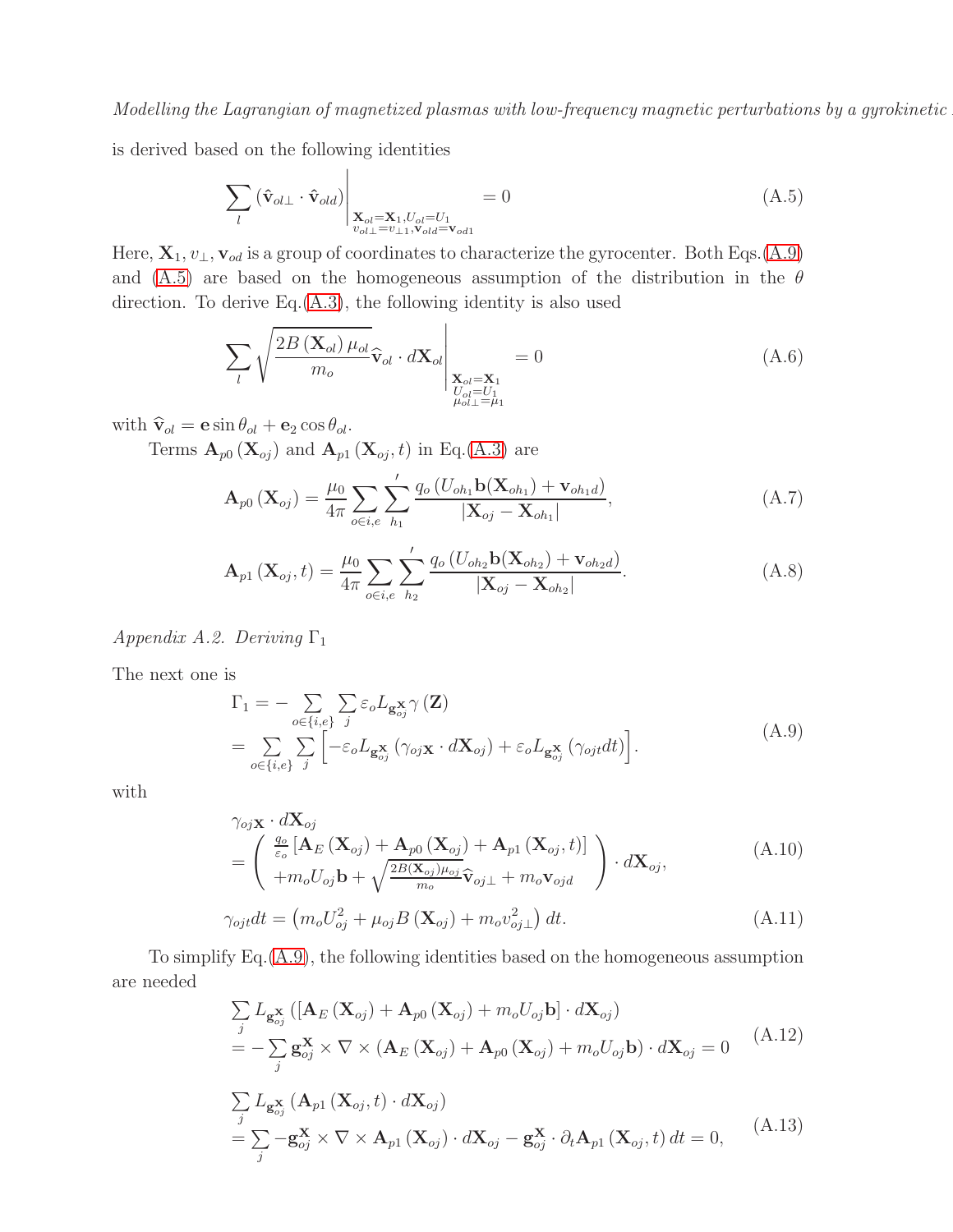where  $\mathbf{A}_{p1}(\mathbf{X}_{oj}, t)$  given by Eq.[\(A.8\)](#page-8-1) doesn't include subscript j and

$$
\partial_t \mathbf{A}_{p1}(\mathbf{X}_{oj}, t) = \sum_{h} \frac{d\mathbf{X}_{oh}}{dt} \cdot \nabla_{oh} \mathbf{A}_{p1}(\mathbf{X}_{oj}, t), \qquad (A.14)
$$

and

$$
\sum_{j} L_{\mathbf{g}_{oj}^{\mathbf{X}}} \left( \gamma_t \left( \mathbf{Z} \right) dt \right) = 0, \tag{A.15}
$$

<span id="page-9-0"></span>
$$
\varepsilon_o \sum_j L_{\mathbf{g}_{oj}^{\mathbf{X}}} (v_{oj\perp} \hat{\mathbf{v}}_{oj\perp} \cdot d\mathbf{X}_{oj})
$$
\n
$$
= \varepsilon_o \sum_j \begin{bmatrix}\n-\mathbf{g}_{oj}^{\mathbf{X}} \times \nabla \times (v_{oj\perp} \hat{\mathbf{v}}_{oj\perp}) \cdot d\mathbf{X}_{oj} \\
-\mathbf{g}_{oj}^{\mathbf{X}} \cdot \partial_{\theta_{oj}} (v_{oj\perp} \hat{\mathbf{v}}_{oj\perp}) d\theta_{oj} \\
-\mathbf{g}_{oj}^{\mathbf{X}} \cdot \partial_{\mu_{oj}} (v_{oj\perp} \hat{\mathbf{v}}_{oj\perp}) d\mu_{oj} \\
-\mathbf{g}_{oj}^{\mathbf{X}} \cdot \partial_{\mu_{oj}} (v_{oj\perp} \hat{\mathbf{v}}_{oj\perp}) d\mu_{oj}\n\end{bmatrix} \tag{A.16}
$$

In Eq.[\(A.16\)](#page-9-0), the  $\mathbf{X}_{oj}$  components for all j are neglected, since it's of order  $O(\varepsilon_o)$ , while the corresponding terms in the  $\mathbf{X}_{oj}$  components in  $\Gamma_0$  are of order  $\varepsilon_o^{-1}$ . On the other hand, this term can also be cancelled by introducing a generator  $\mathbf{g}_{2oj}^{\mathbf{X}}$  of order  $\varepsilon_o^2$ .

Eventually,  $\Gamma_1$  is simplified to be

<span id="page-9-3"></span>
$$
\Gamma_1 = \varepsilon_o \sum_{o \in \{i,e\}} \sum_j \frac{2m_o \mu_{oj}}{q_o} d\theta_{oj}.
$$
\n(A.17)

## Appendix A.3. Deriving  $\Gamma_2$

 $\Gamma_2$  is given by the following formula

<span id="page-9-2"></span>
$$
\Gamma_2 = \frac{1}{2} \sum_{o,n \in \{i,e\}} \sum_{j,h} \varepsilon_o \varepsilon_n L_{\mathbf{g}_{oj}^{\mathbf{X}}} L_{\mathbf{g}_{nh}^{\mathbf{X}}} \gamma(\mathbf{Z}).
$$
\n(A.18)

The following identities are needed

$$
\varepsilon_o L_{\mathbf{g}_{oj}}^2 \left[ (\mathbf{A}_E (\mathbf{X}_{oj}) + \mathbf{A}_{p0} (\mathbf{X}_{oj}) ) \cdot d\mathbf{X}_{oj} \right]
$$
\n
$$
= \mathbf{g}_{oj}^{\mathbf{X}} \times \nabla_{oj} \times (\mathbf{g}_{oj}^{\mathbf{X}} \times \nabla_{oj} \times (\mathbf{A}_E (\mathbf{X}_{oj}) + \mathbf{A}_{p0} (\mathbf{X}_{oj}) ) ) \cdot d\mathbf{X}_{oj}
$$
\n
$$
- \varepsilon_o q_o \mathbf{g}_{oj}^{\mathbf{X}} \cdot \partial_{\theta_{oj}} (\mathbf{g}_{oj}^{\mathbf{X}} \times \mathbf{B} (\mathbf{X}_{oj}) ) d\theta_{oj}
$$
\n
$$
\approx - \varepsilon_o \rho_0^2 B (\mathbf{X}_{oj}) = - \varepsilon_o \frac{2m_o \mu_{oj}}{q_0} d\theta_{oj}.
$$
\n
$$
\varepsilon_o L_{\mathbf{g}_{oj}^{\mathbf{X}}}^2 [\mathbf{A}_{p1} (\mathbf{X}_{oj}, t) \cdot d\mathbf{X}_{oj}]
$$
\n
$$
= \varepsilon_o \mathbf{g}_{oj}^{\mathbf{X}} \times \nabla_{oj} \times (\mathbf{g}_{oj}^{\mathbf{X}} \times \nabla_{oj} \times \mathbf{A}_{p1} (\mathbf{X}_{oj}, t) ) \cdot d\mathbf{X}_{oj}
$$
\n
$$
- \varepsilon_o \mathbf{g}_{oj}^{\mathbf{X}} \cdot \nabla_{oj} (\mathbf{g}_{oj}^{\mathbf{X}} \cdot \partial_t \mathbf{A}_{p1} (\mathbf{X}_{oj}, t))
$$
\n
$$
\approx \varepsilon_o \mathbf{g}_{oj}^{\mathbf{X}} \times \nabla_{oj} \times (\mathbf{g}_{oj}^{\mathbf{X}} \times \nabla_{oj} \times \mathbf{A}_{p1} (\mathbf{X}_{oj}, t) ) \cdot d\mathbf{X}_{oj}
$$
\n(A.20)

<span id="page-9-1"></span>The "  $\approx$  " in Eq.[\(A.20\)](#page-9-1) is derived by assuming the direction of  $\mathbf{A}_{p1}(\mathbf{X}_{oj},t)$  mainly parallel to the direction of the equilibrium magnetic field and the gradient of  $A_{p1}$  ( $X_{oj}, t$ )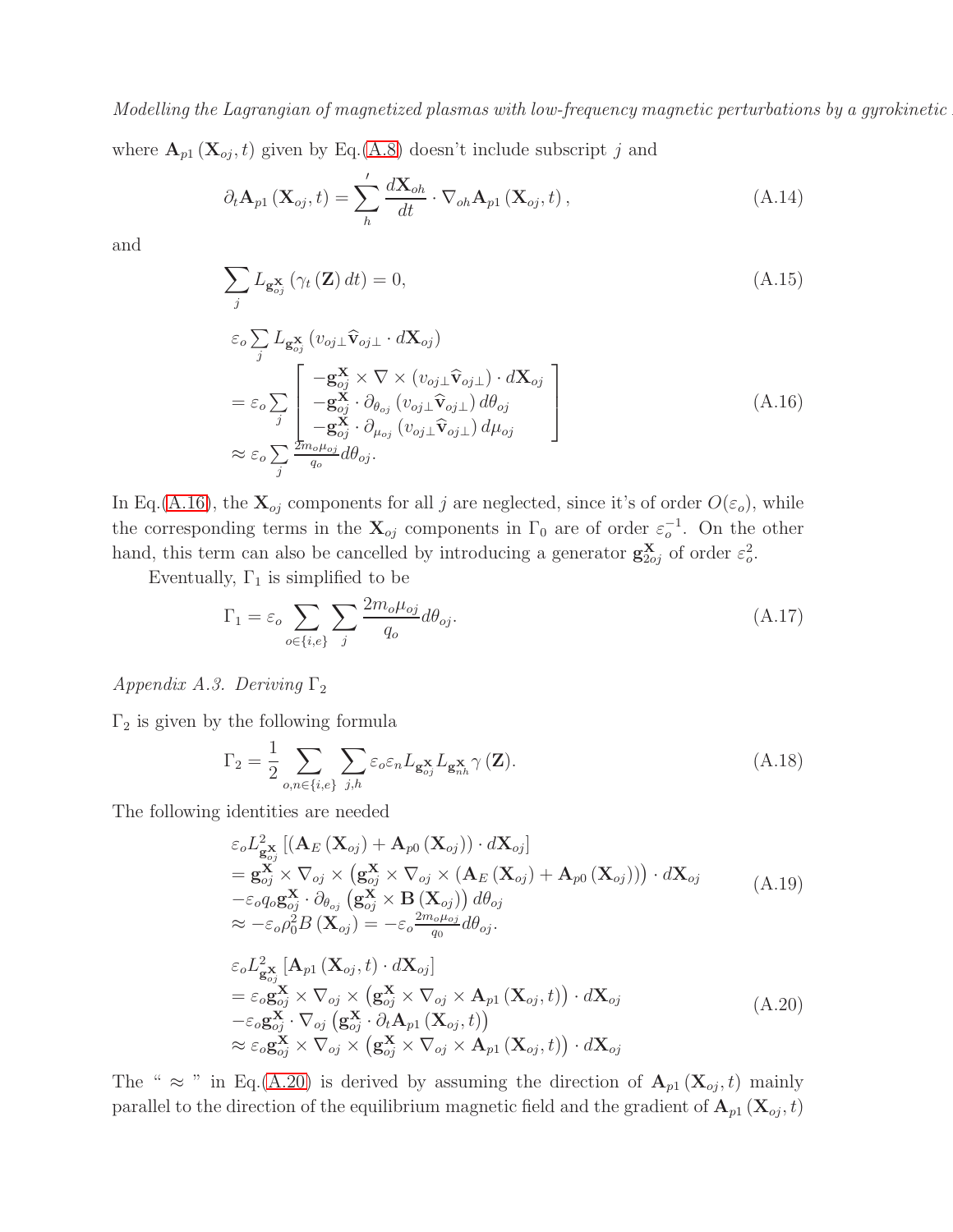mainly in the perpendicular direction. The last term in  $Eq.(A.20)$  $Eq.(A.20)$  can be simplified to be

<span id="page-10-1"></span>
$$
\mathbf{g}_{oj}^{\mathbf{X}} \times \nabla_{oj} \times (\mathbf{g}_{oj}^{\mathbf{X}} \times \nabla_{oj} \times \mathbf{A}_{p1} (\mathbf{X}_{oj}, t)) \n= \mathbf{g}_{oj}^{\mathbf{X}} \times \nabla_{oj} \times (\mathbf{g}_{oj}^{\mathbf{X}} \times \mathbf{B}_{p1} (\mathbf{X}_{oj}, t)) \n= \mathbf{g}_{oj}^{\mathbf{X}} \times [\mathbf{g}_{oj}^{\mathbf{X}} (\nabla \cdot \mathbf{B}_{p1}) - \mathbf{B}_{p1} (\nabla \cdot \mathbf{g}_{oj}^{\mathbf{X}}) + (\mathbf{B}_{p1} \cdot \nabla) \mathbf{g}_{oj}^{\mathbf{X}} - (\mathbf{g}_{oj}^{\mathbf{X}} \cdot \nabla) \mathbf{B}_{p1}] (A.21) \n\approx -\mathbf{g}_{oj}^{\mathbf{X}} \times (\mathbf{g}_{oj}^{\mathbf{X}} \cdot \nabla) \mathbf{B}_{p1} = -\mathbf{g}_{oj}^{\mathbf{X}} \times (\mathbf{g}_{oj}^{\mathbf{X}} \cdot \nabla) \nabla \times \mathbf{A}_{p1} \n\approx -(\mathbf{g}_{oj}^{\mathbf{X}} \cdot \nabla) (\mathbf{g}_{oj}^{\mathbf{X}} \times \nabla \times \mathbf{A}_{p1}).
$$

To derive Eq.[\(A.21\)](#page-10-1), the following two properties are used: equality  $\nabla \cdot \mathbf{B}(\mathbf{X}_{oj}, t) = 0;$ FLR term  $(g_{oj}^{\mathbf{X}} \cdot \nabla)$   $B_{p1}$  is of the order lower than other non-FLR terms. Noting that  $\mathbf{A}_{p1}(\mathbf{X}_{oj},t)$  is mainly contributed by the parallel part in Eq.[\(A.9\)](#page-8-2), and the spatial gradient of  $\mathbf{A}_{p1}(\mathbf{X}_{oj},t)$  are mostly contributed by the perpendicular part, the following equation can be derived

$$
\mathbf{g}_{oj}^{\mathbf{X}} \times \nabla \times \mathbf{A}_{p1} \n\approx \mathbf{g}_{oj}^{\mathbf{X}} \times (\mathbf{e}_{\perp} \nabla_{\perp} \times A_{p1\parallel} \mathbf{b}) \n= \mathbf{g}_{oj}^{\mathbf{X}} \times (\mathbf{e}_{\perp} \times \mathbf{b}) \nabla_{\perp} A_{p1\parallel} \n= (-\mathbf{g}_{oj}^{\mathbf{X}} \cdot \mathbf{e}_{\perp}) \mathbf{b} \nabla_{\perp} A_{p1\parallel} \n\approx - (\mathbf{g}_{oj}^{\mathbf{X}} \cdot \mathbf{e}_{\perp} \nabla_{\perp}) \mathbf{A}_{p1\parallel}.
$$
\n(A.22)

Then, the last term in  $Eq.(A.21)$  $Eq.(A.21)$  can be simplified to be

$$
- \left( \mathbf{g}_{oj}^{\mathbf{X}} \cdot \nabla \right) \left( \mathbf{g}_{oj}^{\mathbf{X}} \times \nabla \times \mathbf{A}_{p1\parallel} (\mathbf{X}_{oj}, t) \right) = \left( \mathbf{g}_{oj}^{\mathbf{X}} \cdot \nabla \right)^2 \mathbf{A}_{p1\parallel} (\mathbf{X}_{oj}, t) \mathbf{b},
$$
\n(A.23)

which is the FLR term Based on the homogeneous assumption, the summation of the first term of  $Eq.(A.20)$  $Eq.(A.20)$  is derived finally

$$
\sum_{o \in \{i,e\}} \sum_{j} \varepsilon_o L_{\mathbf{g}_{oj}}^2 [\mathbf{A}_{p1} (\mathbf{X}_{oj}, t) \cdot d\mathbf{X}_{oj}]
$$
\n
$$
= \sum_{o \in \{i,e\}} \sum_{j} \varepsilon_o (\mathbf{g}_{j}^{\mathbf{X}} \cdot \nabla)^2 A_{p1\parallel} (\mathbf{X}_{oj}, t) \mathbf{b}
$$
\n
$$
= \sum_{o \in \{i,e\}} \sum_{j} \varepsilon_o \rho_j^2 \nabla_{oj\perp}^2 A_{p1\parallel} (\mathbf{X}_{oj}, t) \mathbf{b}.
$$
\n(A.24)

Eventually,  $\Gamma_2$  in Eq.[\(A.18\)](#page-9-2) is simplified to be

<span id="page-10-2"></span>
$$
\Gamma_2 = \sum_{o \in \{i,e\}} \sum_j \left[ \varepsilon_o \rho_j^2 \nabla_{oj\perp}^2 A_{p1\parallel} (\mathbf{X}_{oj}, t) \mathbf{b} \cdot d\mathbf{X}_{oj} - \varepsilon_o \frac{2m_o \mu_{oj}}{q_0} d\theta_{oj} \right].
$$
 (A.25)

Appendix A.4. The fundamental Lagrangian 1-form up to the second order approximation

The fundamental Lagrangian 1-form up to the second order approximation is derived by summing  $\Gamma_0, \Gamma_1, \Gamma_2$  together given by Eqs.[\(A.3](#page-7-2)[,A.17](#page-9-3)[,A.25\)](#page-10-2), respectively

<span id="page-10-0"></span>
$$
\bar{\Gamma}_2 = \sum_{o \in \{i,e\}} \sum_j \left[ \begin{array}{c} \left( q_o \left( \mathbf{A}_E \left( \mathbf{X}_{oj} \right) + \mathbf{A}_{p0} \left( \mathbf{X}_{oj} \right) + \mathbf{A}_{p1} \left( \mathbf{X}_{oj}, t \right) \right) \\ + \rho_j^2 \nabla_{oj\perp}^2 A_{p1\parallel} \left( \mathbf{X}_{oj}, t \right) \mathbf{b} + m_o U_{oj} \mathbf{b} + m_o \mathbf{v}_{ojd} \\ + \frac{m_o \mu_{oj}}{q_o} d\theta_{oj} - \left( \mu_o B \left( \mathbf{X}_{oj} \right) + \frac{m_o U_{oj}^2}{2} + \frac{m_o v_{ojd}^2}{2} \right) dt \end{array} \right) \cdot d\mathbf{X}_{oj} \right] \tag{A.26}
$$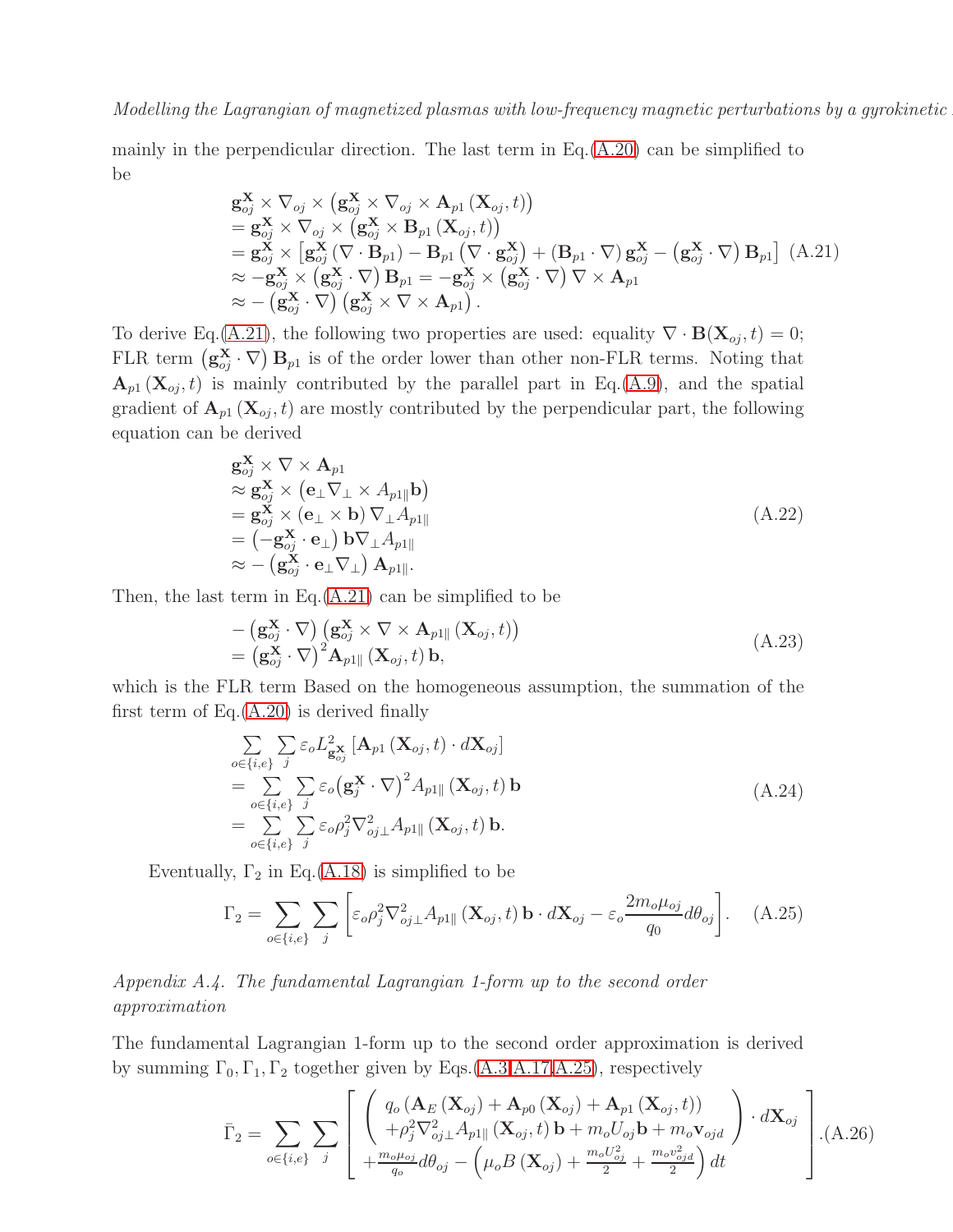It should be noted that the FLR term for each particle is introduced in this fundamental Lagrangian 1-form on the new coordinates. The term  $\mathbf{v}_{ojd}$  is just given by the drift velocity of the charged particle.